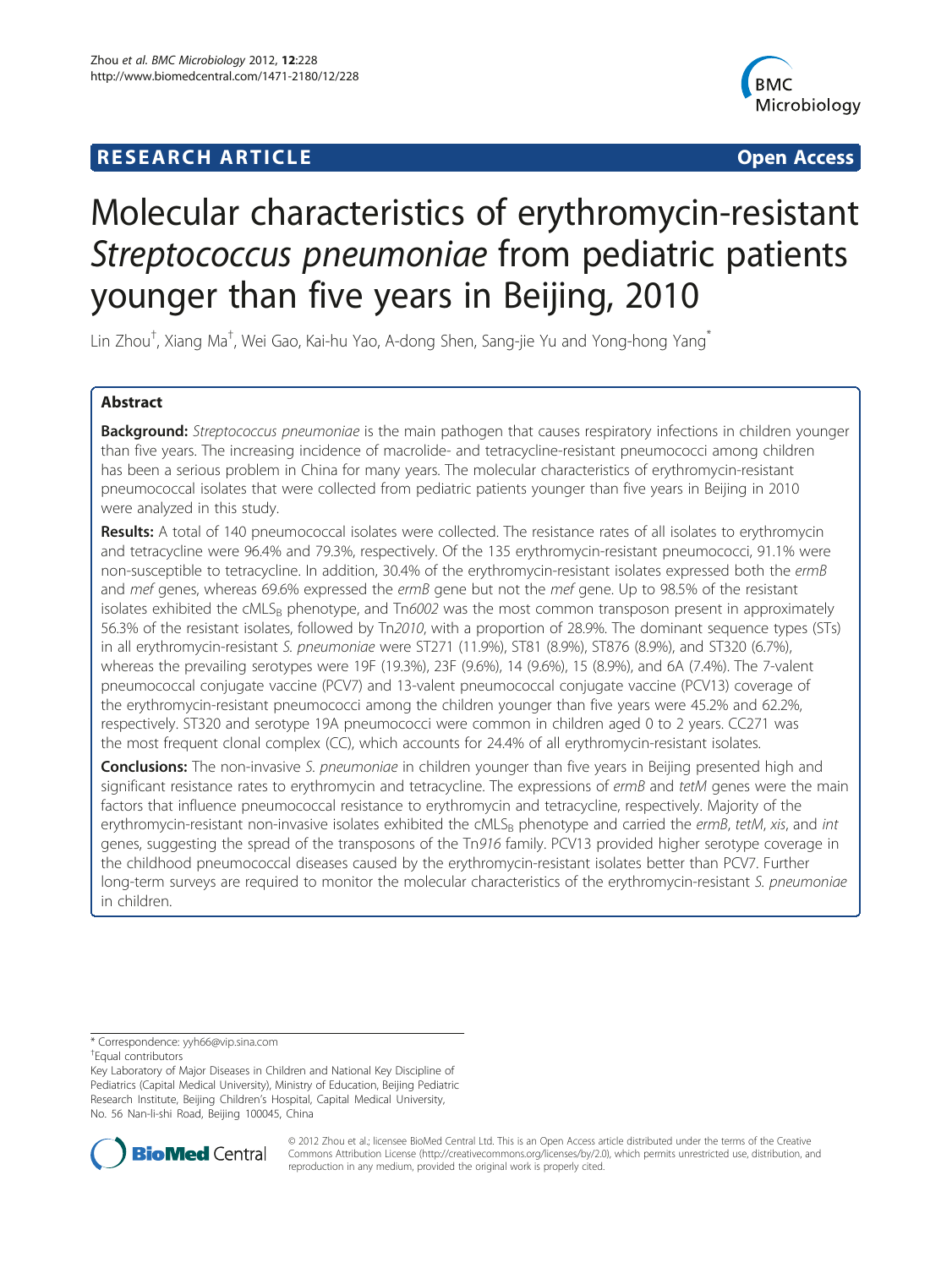# Background

Streptococcus pneumoniae, the main pathogen that causes respiratory infections in children younger than five years, can cause various pneumococcal diseases, such as otitis media, sinusitis, pneumonia, meningitis, pleurisy, and bacteremia. Pneumococcal disease has been a major public health problem worldwide. In 2005, the World Health Organization (WHO) estimated that 1.6 million people die of pneumococcal diseases annually, of which the deaths of 0.7 million to 1 million were children younger than five years [\[1](#page-8-0)].

Antibiotics are often the first treatment of choice for pneumococcal infections. However, the increasing resistance of S. pneumoniae to various antibiotics, including macrolides and tetracyclines, makes pneumococcal infections difficult to treat especially in children and in regions like China. The resistance rate of S. pneumoniae to erythromycin and to tetracycline among children younger than five years in Beijing ranged from 87% to 94% and above 80%, respectively [\[2](#page-8-0)]. Pneumococcal macrolide resistance is mediated by two major mechanisms, namely, target modification by a ribosomal methylase encoded by the ermB gene and drug efflux encoded by the mef gene. In S. pneumoniae, the tetracycline resistance is a result of the acquisition of one of the two genes, tetM or tetO, both of which encode ribosome protection proteins [[3,4\]](#page-8-0). Pneumococcal resistance to erythromycin and tetracycline is frequently associated with the insertion of the ermB gene into the transposons of the Tn916 or Tn917 family (Tn6002, Tn2010, Tn3872, Tn1545, and Tn6003) that contains the tetM gene.

Resistant-clonal isolates are distributed in different countries and regions, which results in the spread of bacterial resistance. The molecular epidemiological monitoring network [\(http://spneumoniae.mlst.net/pmen/\)](http://spneumoniae.mlst.net/pmen/) has published 43 international clones of S. pneumoniae, among which the clones of serotypes 6A, 6B, 14, 15A, 19A, 19F, 23F, and 35B were found to be associated with bacterial resistance. Thus, a study on the molecular epidemiology of S. pneumoniae for children in one region is beneficial to monitor pneumococal-resistant clones.

Studies on the characteristics of erythromycin-resistant S. pneumoniae in China are rare. Thus, the present study focuses on analyzing the phenotypic and genotypic characteristics of erythromycin-resistant pneumococcal isolates from pediatric patients in Beijing in 2010 as well as their respective relationships.

### Methods

### Bacterial isolates

A total of 140 S. *pneumoniae* isolates were collected from the nasopharyngeal swabs of pediatric patients younger than five years with upper respiratory infections in the Beijing Children's Hospital in 2010 after their parents or legal guardians have given their consent. The study was approved by the Ethics Committee of the Beijing Children's Hospital, and all procedures were performed in accordance with the Helsinki Declaration [\[5](#page-8-0)]. The isolates were identified based on the typical colony morphology, Gram staining, optochin sensitivity test (Oxoid Company, Britain), and Omni serum assay (Statens Serum Institut, Copenhagen, Denmark). Only one isolate was selected from the same subject. Of the 140 S. pneumoniae isolates, 57 were obtained from pediatric patients aged 0 to 2 years ( $\leq$ 2 years old) and 83 from those aged 2 years to 5 years (>2 but  $\leq$ 5 years old).

#### Antibiotic susceptibility testing

The E-test (AB Biodisk, Sweden) method was performed to determine the antibiotic susceptibility of the 140 pneumococcal isolates to erythromycin and tetracycline according to the guidelines established by the Clinical and Laboratory Standards Institute (CLSI). The CLSI 2010 criteria [[6\]](#page-8-0) for minimum inhibitory concentrations (MICs) were applied to classify the susceptible, intermediate, or resistant isolates with the following breakpoints: erythromycin, ≤0.25 μg/mL, 0.5 μg/mL, and  $\geq 1$  μg/mL; and tetracycline,  $\leq 2$  μg/mL, 4 μg/mL, and ≥8 μg/mL, respectively. ATCC49619 was used as the quality control strain and was included in each set of tests to ensure accurate results.

### Macrolide resistance phenotype

Macrolide resistance phenotyping was performed via double-disk diffusion using standard disks of erythromycin (15 μg) and clindamycin (2 μg) (Oxoid Company, Britain). A blunting of the clindamycin inhibition zone adjacent to the erythromycin disk ("D zone") indicated the presence of the inducible macrolide-resistant phenotype (i $MLS_B$ ), whereas the absence of blunting indicated the presence of the constitutive macrolide-resistant phenotype ( $cMLS_B$ ). The M macrolide phenotype was characterized by clindamycin susceptibility with no blunting of the inhibition zone around the clindamycin disk.

#### DNA extraction

Chromosomal DNA was isolated from the overnight cultures of the isolates that were grown on 5% trypticase soy agar by using the DNA Mini Kit (SBS Genetech, Beijing) according to the manufacturer's instructions.

#### Detection of genes and related transposons

The macrolide-resistance genes ermB and mef were detected using polymerase chain reaction (PCR) with oligonucleotide primers specific for each gene as described in the previous studies [[7](#page-8-0)]. The PCR products of the *mef* genes were digested with *BamHI* to distinguish the *mefA* and *mefE* gene subclasses [[8\]](#page-8-0).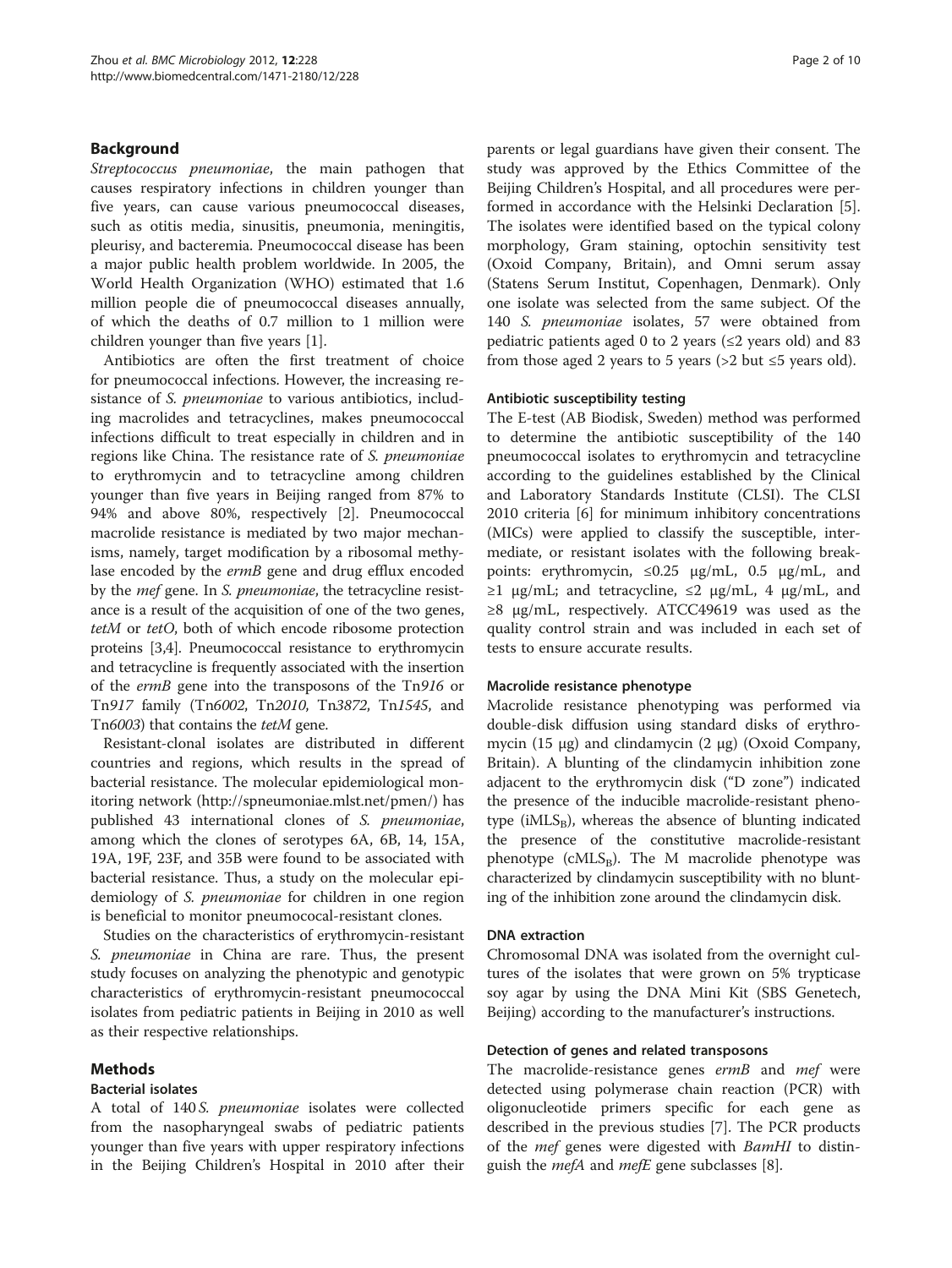The Tn916 and Tn917 transposon-related genes (int,  $xis, *tmpA*, and *tmpR*), the tetracyclic-resistance gene$ tetM, and the promoter of the *aph3'-III* gene were detected by PCR using the primers described in previous studies [[9](#page-8-0)-[13\]](#page-8-0). The resistance gene combinations related to the different presumed transposons were Tn6002 (ermB, tetM, int, and xis), Tn2010 (ermB, tetM, int, xis, and  $mefE$ ), Tn3872 (ermB, tetM, tnpA, and tnpR), Tn1545, or Tn6003 (ermB, tetM, int, xis, and aph3'-III).

### Multi locus sequence typing (MLST)

The housekeeping genes aroE, gdh, gki, recP, spi, xpt, and ddl were amplified via PCR [[14](#page-8-0)]. The sequences of each of the seven loci were compared with those of all known alleles at the loci as well as with the STs in the database of the pneumococcal multi locus sequence typing (MLST) website [\(http://spneumoniae.mlst.net](http://spneumoniae.mlst.net)). New allelic numbers or new ST numbers were assigned by the curator of the pneumococcal MLST website. The eBURST v3 software ([http://spneumoniae.mlst.net/eburst/\)](http://spneumoniae.mlst.net/eburst/) was used to investigate the relationships between the isolates and to assign a clonal complex (CC) based on the stringent group definition of six out of seven shared alleles.

### **Serotyping**

Pneumococcal serotyping was performed through the Quellung reaction by using Pneumotest kits and typespecific antisera (Statens Serum Institut, Copenhagen, Denmark) for the erythromycin-resistant isolates as previously described [\[15](#page-8-0)]. The isolates that reacted negatively were non-typeable. The PCV7 and PCV13 coverage was estimated by calculating the percentage of isolates that expressed the serotypes included in the vaccine.

#### Statistical analysis

The data from the antibiotic susceptibility testing were set up and analyzed using the WHONET 5.3 software, which was recommended by the WHO. The  $\chi^2$ -test and the Fisher's accurate probability tests were performed using the SPSS version 13.0 software to compare proportions. Differences with  $P < 0.05$  were considered statistically significant.

### Results

#### Antibiotic susceptibility

The susceptibility and MICs to erythromycin and tetracycline of 140 pneumococcal isolates that were collected among children of different ages are presented in Table [1](#page-3-0). Based on the CLSI 2010 criteria, the resistance rate of all isolates to erythromycin was 96.4% (135/140), whereas the susceptibility rate was merely 2.9% (4/140). Up to 98.5% (133/135) of the erythromycin-resistant pneumococcal isolates exhibited high MICs (>256 μg/mL). The erythromycin resistance rates between children aged 0 to 2 years and 2 to 5 years were all above 94.0%, with 54 and 81 isolates, respectively. No significant difference was found between the two age groups  $(P > 0.05)$ . The total resistance rate of all the isolates to tetracycline reached 79.3% (111/140). No difference was also found in tetracycline resistance between children aged 0 to 2 years and 2 to 5 years ( $P > 0.05$ ). A total of 110 (78.6%) isolates were resistant to both erythromycin and tetracycline, and 91.1% (123/135) of the erythromycinresistant strains were non-susceptible (intermediate and resistant) to tetracycline.

#### Detection of resistance genes and phenotype

All 135 erythromycin-resistant isolates were detected for macrolide- and tetracycline-resistance genes as well as macrolide-resistant phenotype. Almost 30.4% isolates expressed both the ermB and mef genes, whereas 69.6% were positive for the *ermB* gene but negative for the *mef* gene. The resistant isolates had no different carrying proportions of both the ermB and mef genes, as well as only ermB, between the two aforementioned pediatric age groups  $(P > 0.05)$  (Table [2\)](#page-3-0). All *mef-positive* isolates carried the *mefE* gene. Among the erythromycinresistant pneumococcal isolates, all the 123 tetracyclineresistant and intermediate isolates carried the tetM gene. However, eight of the 12 tetracycline-susceptible isolates carried the tetM gene. Up to 98.5% (133/135) of the resistant isolates exhibited the  $cMLS_B$  phenotype, but only two isolates expressed the M phenotype. No  $iMLS_B$ phenotype was found among the resistant isolates.

#### Transposon distribution

Among the 135 erythromycin-resistant pneumococci, 76 isolates (56.3%) contained ermB, tetM, int, and xis genes related to Tn6002. 39 isolates (28.9%) were detected for the presence of ermB, tetM, int, xis, and mefE genes, carrying the transposon of Tn2010. Seven isolates (5.2%) were positive for the ermB, tetM, tnpA, and tnpR genes related to Tn3872. Eight isolates (5.9%) containing the ermB, tetM, int, and xis genes were also positive for the promoter of the aph3'-III gene related to Tn1545/6003 via PCR, of which only two isolates had the *mefE* gene. The *int*, xis, tnpA, tnpR, aph3'-III, and *mefE* genes were not detected in the remaining five isolates (3.7%) (Figure [1](#page-4-0)).

#### Multi locus sequence typing

A total of 62 STs were found in the erythromycinresistant S. pneumoniae, of which 28 STs were newly assigned, via MLST analysis. Of the new STs, 19 types were novel combinations of known alleles (ST6875, ST6946, and ST7746 to ST7762). Up to 9 profiles (ST7763 to ST7770 and ST7869) contained 10 new alleles, namely, aroE236, gdh353, gki353, gki354, gki355,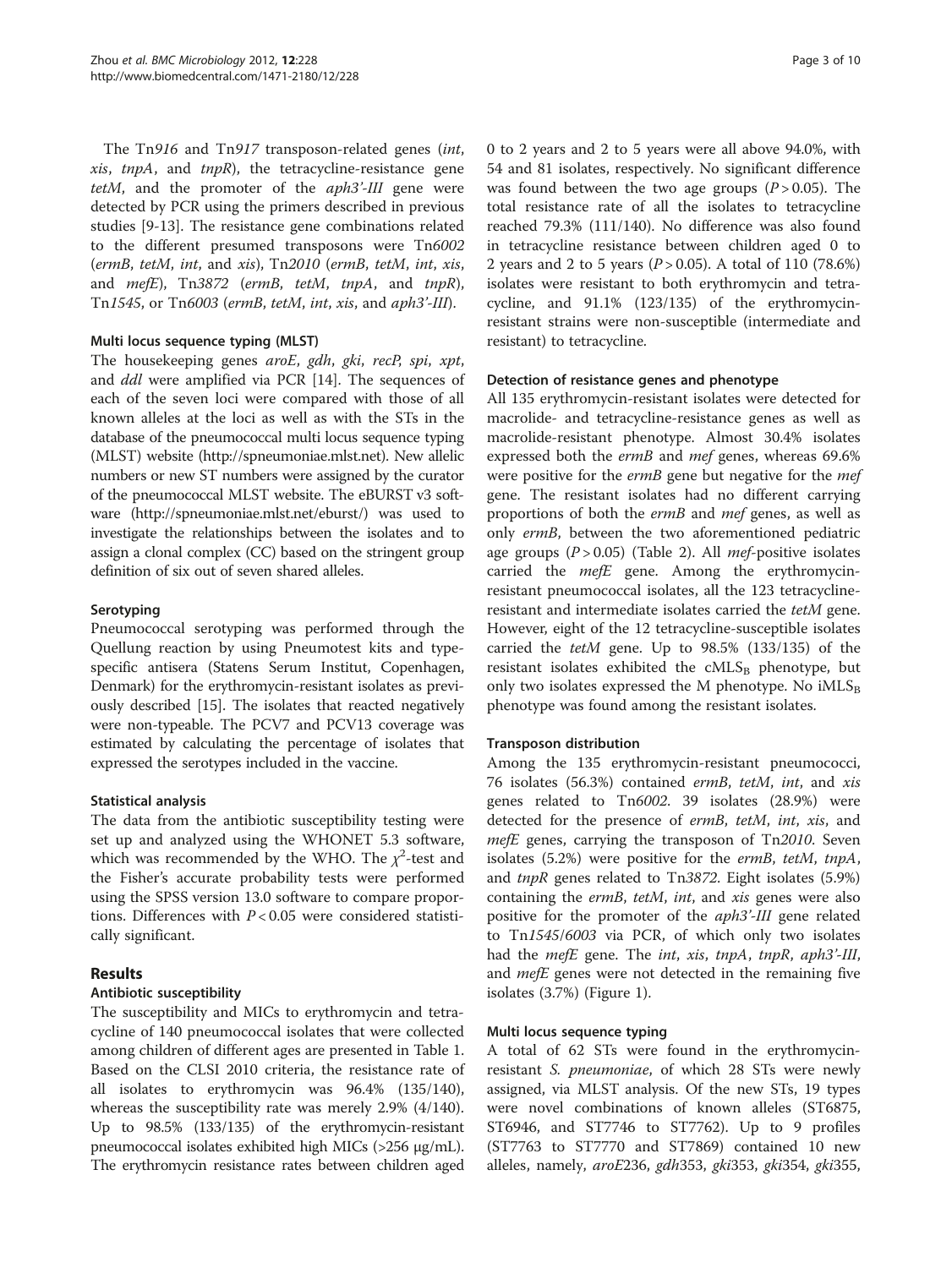| Age group    | No. | <b>Antibiotics</b> | Susceptible | Intermediate | Resistant   | MIC <sub>50</sub><br>$(\mu g/mL)$ | MIC <sub>90</sub><br>$(\mu g/mL)$ | MIC range<br>$(\mu q/mL)$ |
|--------------|-----|--------------------|-------------|--------------|-------------|-----------------------------------|-----------------------------------|---------------------------|
| 0 to 2 years | 57  | erythromycin       | $3(5.3\%)$  | $0(0\%)$     | 54 (94.7%)  | >256                              | >256                              | $0.125 - 256$             |
|              |     | tetracycline       | $9(15.8\%)$ | $5(8.8\%)$   | 43 (75.4%)  | 12                                | 16                                | $0.064 - 16$              |
| 2 to 5 years | 83  | erythromycin       | $1(1.2\%)$  | $(1.2\%)$    | 81 (97.6%)  | >256                              | >256                              | $0.125 - 256$             |
|              |     | tetracycline       | 6(7.3%)     | $9(10.8\%)$  | 68 (81.9%)  | 12                                | 16                                | 0.094-32                  |
| 0 to 5 years | 140 | erythromycin       | $4(2.9\%)$  | $(0.7\%)$    | 135 (96.4%) | >256                              | >256                              | $0.125 - 256$             |
|              |     | tetracycline       | 15 (10.7%)  | 14 (10.0%)   | 11 (79.3%)  | 12                                | 16                                | $0.064 - 32$              |

<span id="page-3-0"></span>Table 1 Susceptibility and minimum inhibitory concentrations (MICs) of 140 S. pneumoniae isolates to erythromycin and tetracycline

recP207, recP208, spi332, spi338, and ddl512. The four predominant STs of all resistant pneumococci were ST271 (11.9%, 16/135), ST81 (8.9%, 12/135), ST876 (8.9%, 12/135), and ST320 (6.7%, 9/135) (Figure [2](#page-4-0)). Of the common STs, the proportion of ST320 was higher among children aged 0 to 2 years than that of the other age group  $(P < 0.05)$ . However, the percentage of the other STs, such as ST81, ST236, ST271, ST876, ST386, and ST2572, did not show any difference between the two age groups  $(P > 0.05)$ . The eBURST analysis results showed 9 CCs and 36 singletons (Figure [3\)](#page-5-0). CC271 was the most frequent CC, with a proportion of 24.4% (33/135) among the resistant isolates.

#### Serotyping and vaccine coverage

Among the 135 erythromycin-resistant pneumococci, 121 isolates (89.6%) could be serotyped, of which the prevailing five serotypes were 19F (19.3%), 23F (9.6%), 14 (9.6%), 15 (8.9%), and 6A (7.4%), which accounted for 54.8% (74/135). The pneumococcal isolates of serotype 19A were significantly common among children aged 0 to 2 years than that of 2 to 5 years  $(P < 0.05)$ . However, the pneumococcal isolates of the other serotypes were not different between the two age groups  $(P > 0.05)$ . The PCV13 coverage for the erythromycin-resistant isolates was 62.2% (84/135). This value was higher than that of PCV7 (45.2%, 61/135) among all children younger than five years as well as the children aged 0 to 2 years  $(P<0.05)$ . The PCV7 coverage of children aged 2 to 5 years was significantly higher than that of 0 to 2 years  $(P<0.05)$ . However, no difference in PCV13 coverage was observed among these two age groups  $(P > 0.05)$ (Figure [4](#page-5-0)).

## Relations of sequence types, serotypes, resistance genes, and transposons

Several associations were observed between the STs, serotypes, macrolide-resistance genes, as well as Tn916 and Tn917-related transposons for the erythromycinresistant pneumococcal isolates (Table [3\)](#page-6-0). The dominant ST of the serotype 19F isolates was ST271, followed by ST236. On the other hand, that of the serotype 14, 23F, and 6B isolates was ST876, ST81, and ST386, respectively. The ST of all the serotype 19A pneumococci was ST320. All isolates of CC271, which was identified as serotype 19F and 19A, carried two macrolide-resistance genes, ermB and mefE. However, the mefE gene was not found among the isolates of other CCs, such as CC2754, CC230, CC3173, CC3397, CC6202, and CC855. Tn6002 was distributed among the isolates of seven CCs except for CC271 and CC3173, among which the dominant transposons were Tn2010 and Tn3872, respectively. Tn1545/6003 was found in the isolates of ST180, ST271, ST320, ST505, ST2572, ST7759, ST7760, and ST7768.

#### **Discussion**

S. pneumoniae is a Gram-positive encapsulated diplococcus and is often transmitted by direct contact with respiratory secretions from the infected and healthy carriers. The disease develops by contiguous spread to the sinuses or the middle ear, aspiration into the lower respiratory tract, which causes pneumonia, or by invasion into the bloodstream with or without the seeding of secondary sites. According to the 2000 Chinese census data, an estimated 260,768 (113,000 to 582,382) pneumonia and 902 (114 to 4,463) meningitis cases were caused by S. pneumoniae. The estimated deaths from

Table 2 Detection of erythromycin-resistance genes for 135 erythromycin-resistant pneumococcal isolates

| Macrolide-resistance genes |     | No. (%)    | Age group    |              | MICs $(\mu q/mL)$ distribution (No.) |  |              | MIC range $(\mu q/mL)$ |
|----------------------------|-----|------------|--------------|--------------|--------------------------------------|--|--------------|------------------------|
| ermB                       | mef |            | 0 to 2 years | 2 to 5 years |                                      |  | >256         |                        |
|                            |     | 41 (30.4%) | 18 (13.3%)   | 23 (17.1%)   |                                      |  |              | $3 - 256$              |
| $\pm$                      |     | 94 (69.6%) | 36 (26.7%)   | 58 (42.9%)   |                                      |  | $Q_{\Delta}$ | >256                   |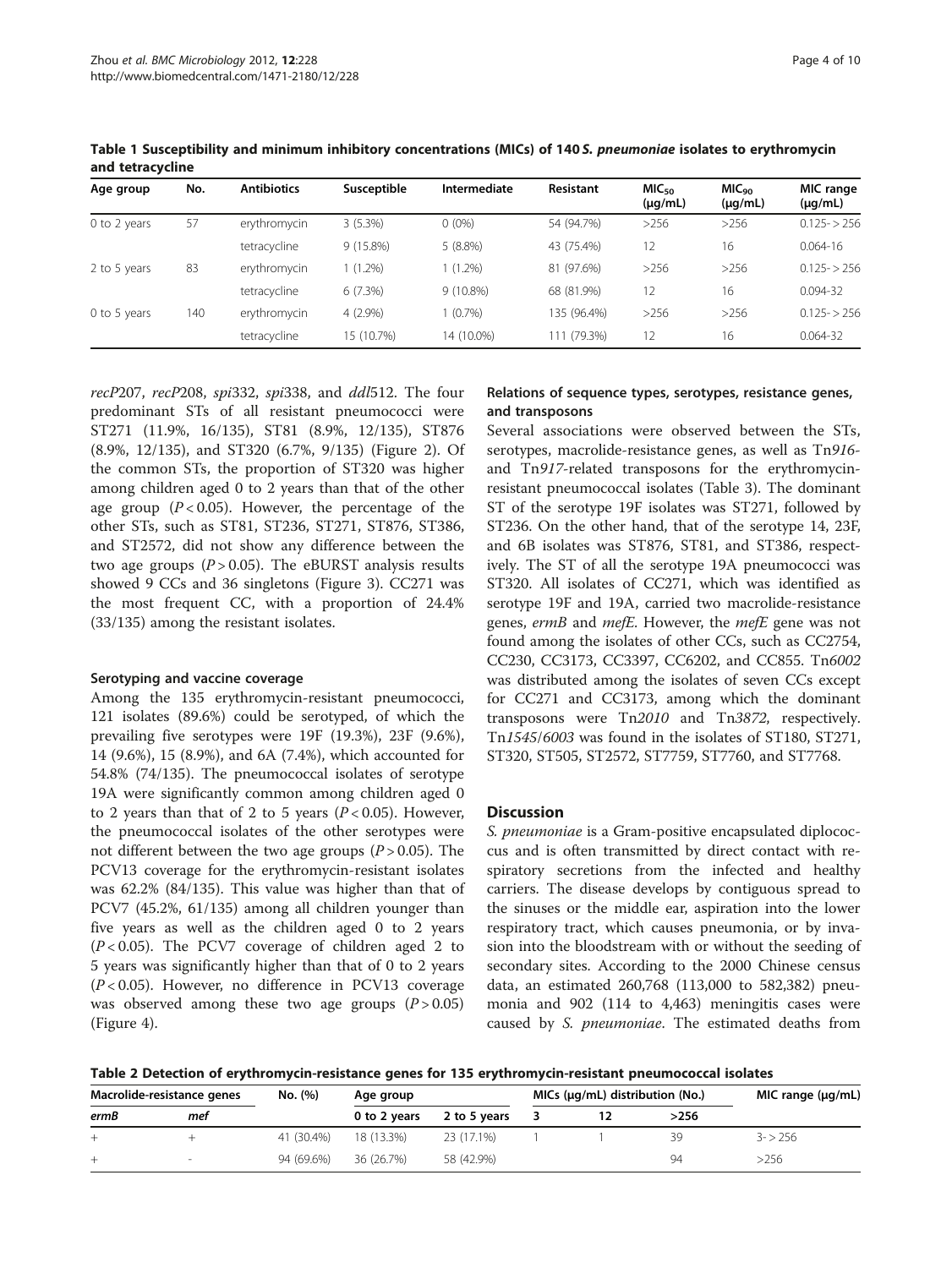<span id="page-4-0"></span>

S. pneumoniae pneumonia and meningitis were 10,703 (4,638 to 23,904) and 75 (10 to 370), respectively [\[16](#page-8-0)]. This result indicates that pneumococcal diseases are a significant health problem among children in China.

Pneumococcal resistance to antimicrobials, such as macrolides and tetracyclines, is a serious and rapidly growing problem worldwide. In the Asian Network for Surveillance of Resistant Pathogen study, Song et al. [[17](#page-8-0)] demonstrated that Asian regions had the highest levels of S. pneumoniae antibiotic resistance. A total of 59.3% of erythromycin-resistant pneumococcal isolates were observed in Asian countries. Vietnam had the highest resistance rate, followed by Taiwan, Korea, Hong Kong, and the hinterlands of China [[18\]](#page-8-0). The erythromycin resistance rate of S. pneumoniae in 1998 to 1999 in Beijing was 71.0% [[19\]](#page-8-0), which was much higher than that in 1996 to 1997 [\[18\]](#page-8-0). Pneumococci data of hospitalized pediatric patients with respiratory infections showed 85.7% erythromycin resistance in Shanghai [\[20\]](#page-8-0) and 92.1% in Chongqing [\[21](#page-8-0)]. In the present study, the erythromycin resistance rate of S. pneumoniae was higher at 96.4%, and most of the isolates had high MICs (>256 μg/mL), which indicated an increasing trend of

pneumococcal erythromycin resistance in the hinterlands of China. Geographical variations were observed in the phenotypic and genotypic characteristics of erythromycinresistant S. *pneumoniae*. The ermB gene was the most common mechanism for erythromycin resistance in the hinterlands of China, Taiwan, Sri Lanka, and Korea, similar to the results of this study for the children in Beijing. However, the mef gene was more common in Hong Kong, Singapore, Thailand, and Malaysia [[18\]](#page-8-0). In Europe, the ermB gene was the dominant macrolide-resistance gene, especially in France, Spain, Switzerland, and Poland. On the other hand, the *mef* gene was common in Greece and Germany [\[22\]](#page-8-0). In the present study, the  $MLS_B$ phenotype was the predominant phenotype among the erythromycin-resistant pneumococcal isolates, which was in accordance with previous studies in China [[23](#page-8-0),[24](#page-8-0)]. However, the M phenotype was more prevalent than the  $MLS_B$  phenotype in other countries, such as in Canada and in the United Kingdom [\[9,25](#page-8-0)].

The resistance of *S. pneumoniae* to tetracycline was also significantly high in China, which was similar to that of erythromycin. This result may be related to the abuse of tetracycline in agriculture and edible animals.

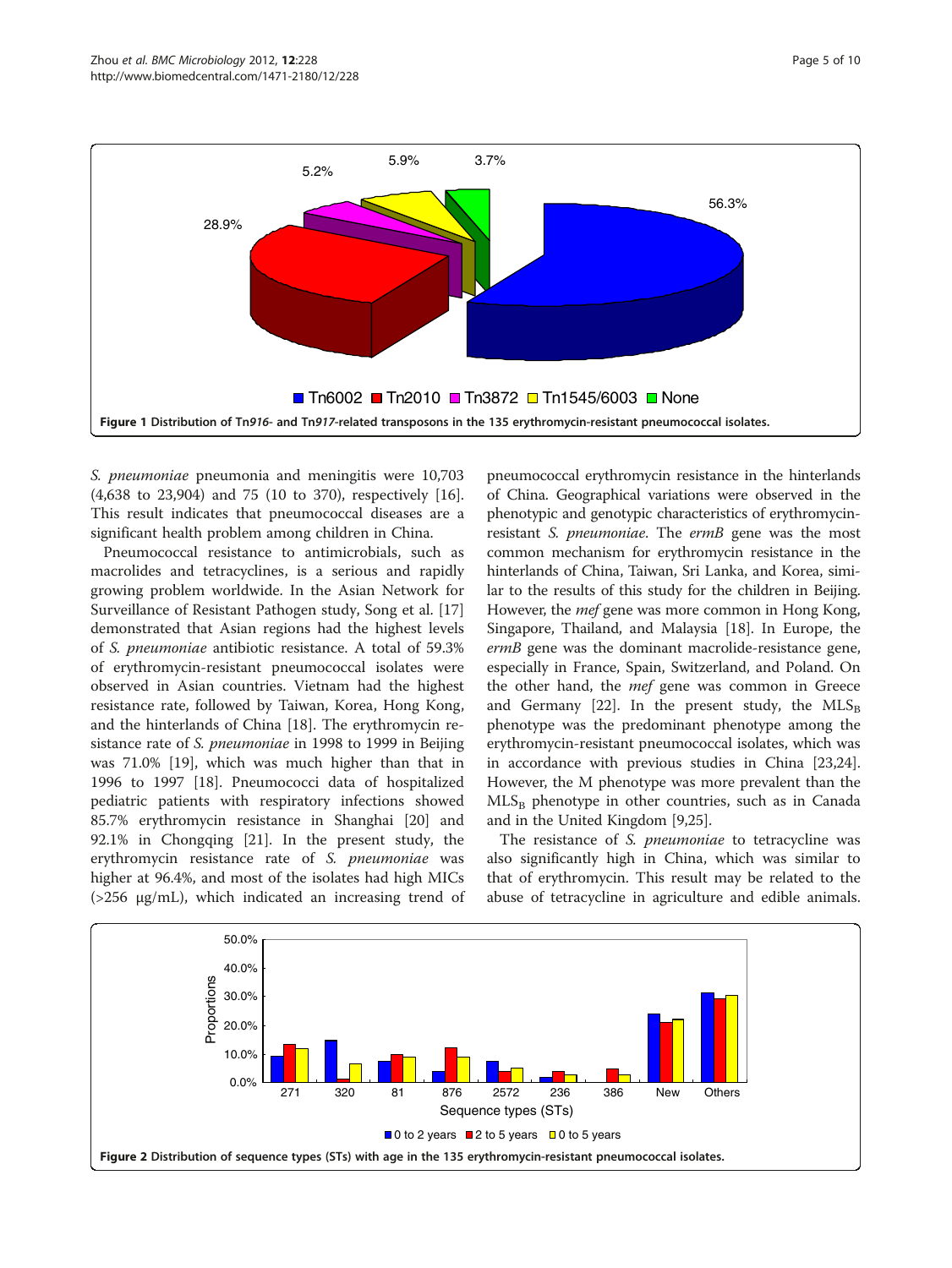<span id="page-5-0"></span>

A multi-center research on the antibiotic resistance of S. pneumoniae involving four cities in China revealed that 82.1% of pneumococcal isolates were tetracyclineresistant among 1-month-old to 5-year-old children with acute upper respiratory infections [[23](#page-8-0)]. The tetracycline non-susceptible rate among the invasive erythromycinresistant pneumococcal isolates collected in Australia was 75.5% [[26](#page-8-0)]. This value was lower than the noninvasive erythromycin-resistant isolates in the current study. The present study, in addition to previous ones [[10,11,27\]](#page-8-0), proved that the  $tetM$  gene was responsible for tetracycline resistance in S. pneumoniae. In the present study, we found that the eight pneumococcal isolates with the tetM gene were susceptible to tetracycline. Amezaga et al. [[9\]](#page-8-0) identified a 10 bp deletion in the

sequence of the *tetM* gene of one tetracyclinesusceptible isolate. This result was relative to the tetM sequence in tetracycline-resistant isolates. Thus, further studies are necessary.

Tetracycline resistance is associated with erythromycin resistance in pneumococcal isolates, which are transmitted by the transposons of the Tn916 or Tn917 family including Tn6002, Tn2010, Tn3872, Tn1545, and Tn6003. Tn6002, which was first detected in Streptococcus cristatus, originated from the insertion of an ermB-containing DNA fragment into Tn916, which carries the tetM gene [\[28,29](#page-8-0)]. Our study showed that Tn6002 was more common among erythromycin-resistant isolates in Beijing children, which accounts for 56.3%. In addition, Tn2010 is a composite element of adding the *mefE* gene on the basis of Tn6002,

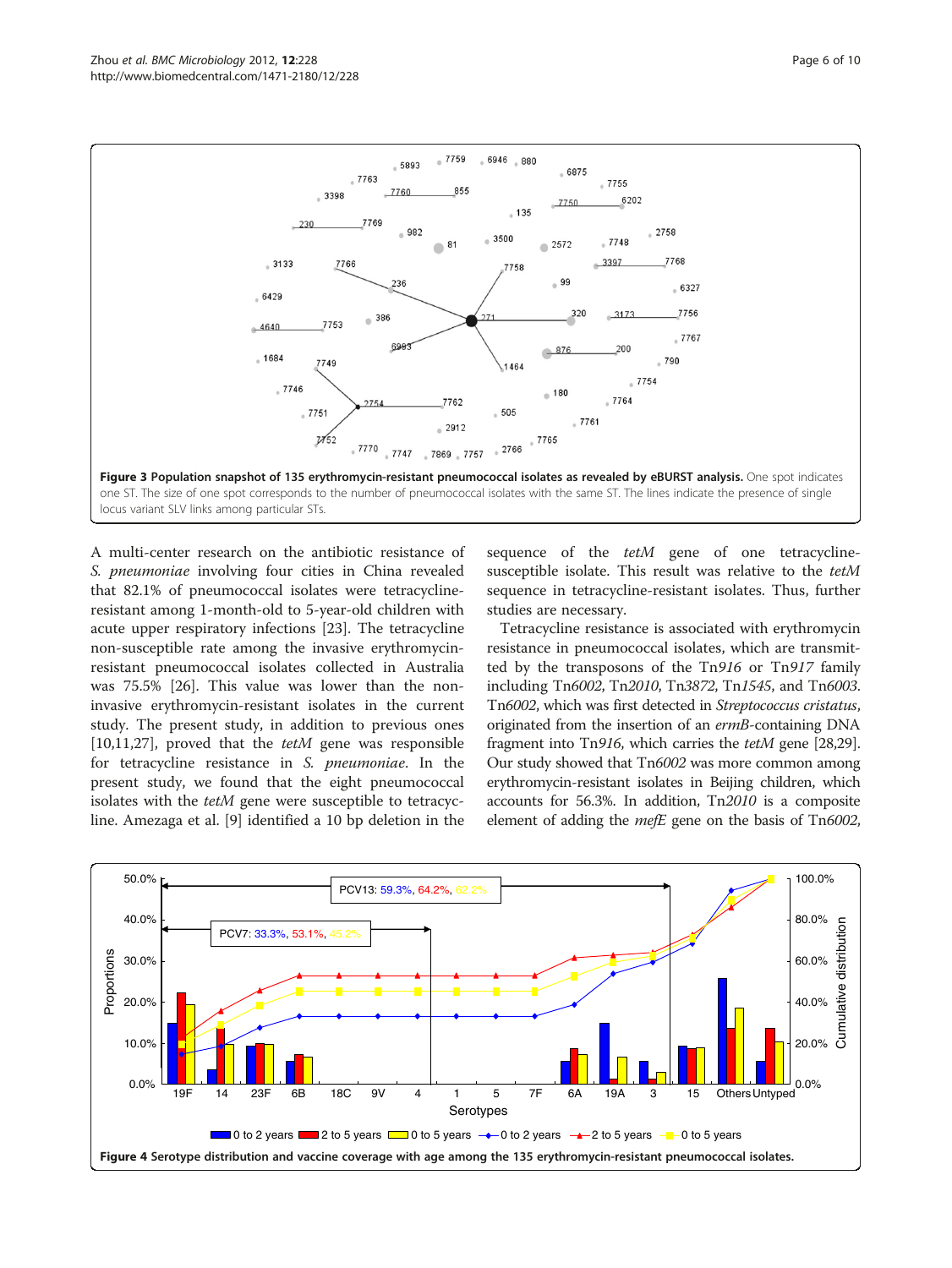| Clonal complex | ST      | NO.            | Serotype (no.)                        | Resistance genes (no.) |                | Transposons (no.) |                |                |              |            |
|----------------|---------|----------------|---------------------------------------|------------------------|----------------|-------------------|----------------|----------------|--------------|------------|
|                |         |                |                                       | ermB                   | $ermB + mefE$  | Tn6002            | Tn2010         | Tn3872         | Tn1545/6003  | None       |
| CC271          | 271     | 16             | 19F (16)                              |                        | 16             |                   | 15             |                | $\mathbf{1}$ |            |
|                | 320     | 9              | 19A (9)                               |                        | 9              |                   | 8              |                | $\mathbf{1}$ |            |
|                | 236     | $\overline{4}$ | 19F (4)                               |                        | $\overline{4}$ |                   | 4              |                |              |            |
|                | 1464    | $\mathbf{1}$   | 19F (1)                               |                        | 1              |                   | 1              |                |              |            |
|                | 6993    | $\mathbf{1}$   | 19F (1)                               |                        | 1              |                   | 1              |                |              |            |
|                | 7758    | $\mathbf{1}$   | 19F (1)                               |                        | 1              |                   |                |                |              |            |
|                | 7766    | $\mathbf{1}$   | 19F (1)                               |                        | 1              |                   | -1             |                |              |            |
| CC2754         | 2754    | $\overline{2}$ | 6A (1), untyped (1)                   | 2                      |                | $\overline{2}$    |                |                |              |            |
|                | 7749    | 2              | 13/28(2)                              | $\overline{2}$         |                | $\overline{2}$    |                |                |              |            |
|                | 7752    | $\mathbf{1}$   | untyped (1)                           | 1                      |                | $\mathbf{1}$      |                |                |              |            |
|                | 7762    | $\mathbf{1}$   | 6B (1)                                | 1                      |                | 1                 |                |                |              |            |
| CC200          | 200     | $\mathbf{1}$   | 14(1)                                 | 1                      |                | 1                 |                |                |              |            |
|                | 876     | 12             | 14 (11), 19F (1)                      | 10                     | $\overline{2}$ | 9                 | $\overline{2}$ | $\mathbf{1}$   |              |            |
| CC230          | 230     | $\mathbf{1}$   | non-23F (1)                           | 1                      |                | 1                 |                |                |              |            |
|                | 7769    | $\mathbf{1}$   | non-7A/F (1)                          | 1                      |                | $\mathbf{1}$      |                |                |              |            |
| CC3173         | 3173    | $\overline{2}$ | 6A (2)                                | 2                      |                |                   |                | $\overline{2}$ |              |            |
|                | 7756    | $\mathbf{1}$   | 6B (1)                                | 1                      |                |                   |                | $\mathbf{1}$   |              |            |
| CC3397         | 3397    | 3              | 15(3)                                 | 3                      |                | 3                 |                |                |              |            |
|                | 7768    | $\mathbf{1}$   | 15(1)                                 | 1                      |                |                   |                |                | $\mathbf{1}$ |            |
| CC6202         | 6202    | $\mathsf{3}$   | 15(3)                                 | 3                      |                |                   |                |                |              | 3          |
|                | 7750    | $\mathbf{1}$   | 15(1)                                 |                        |                | $\mathbf{1}$      |                |                |              |            |
| CC855          | 855     | $\mathbf{1}$   | 6A (1)                                | 1                      |                | $\mathbf{1}$      |                |                |              |            |
|                | 7760    | $\mathbf{1}$   | 6A (1)                                | 1                      |                |                   |                |                | $\mathbf{1}$ |            |
| CC4640         | 4640    | 3              | untyped (3)                           | 3                      |                | 3                 |                |                |              |            |
|                | 7753    | $\mathbf{1}$   | untyped (1)                           |                        | $\overline{1}$ |                   | 1              |                |              |            |
| Singletons     | 81      | 12             | 23F (11), non-23F (1)                 | 11                     | $\overline{1}$ | 11                | $\mathbf{1}$   |                |              |            |
|                | 386     | $\overline{4}$ | 6B (4)                                | 4                      |                | $\overline{4}$    |                |                |              |            |
|                | 2572    | 7              | non-23F (6), 24/31/40 (1)             | 6                      | $\mathbf{1}$   | 5                 | $\mathbf{1}$   |                | $\mathbf{1}$ |            |
|                | 180     | 3              | 3(3)                                  | 3                      |                | $\overline{2}$    |                |                | $\mathbf{1}$ |            |
|                | 2912    | $\overline{2}$ | 6A (2)                                | $\overline{2}$         |                | $\overline{2}$    |                |                |              |            |
|                | 3500    | $\overline{2}$ | 8(2)                                  | 2                      |                | 2                 |                |                |              |            |
|                | 7759    | $\sqrt{2}$     | untyped (2)                           | 2                      |                | 1                 |                |                | $\mathbf{1}$ |            |
|                | 982     | $\overline{2}$ | 6A (2)                                | $\overline{2}$         |                | $\overline{2}$    |                |                |              |            |
|                | 99      | $\overline{2}$ | 11A/C/D (1), 16/36/37 (1)             | $\overline{2}$         |                | $\overline{2}$    |                |                |              |            |
|                | $OTs^a$ | 28             | untyped (6), others <sup>b</sup> (22) | 25                     | 3              | 19                | $\mathsf{3}$   | 3              | $\mathbf{1}$ | $\sqrt{2}$ |
| Total          |         | 135            |                                       | 94                     | $41\,$         | 76                | 39             | $\overline{7}$ | $\,8\,$      | $\sqrt{5}$ |

#### <span id="page-6-0"></span>Table 3 Sequence types, serotypes, macrolide-resistance genes, and transposons for 135 erythromycin-resistant pneumococci

<sup>a</sup> Other sequence types. Only one isolate was identified as each of the other STs.

<sup>b</sup> Other serotypes included 3 (1), 6A (1), 6B (3), non-7A/F (1), 10B/C/F (1), non-12B/F (1), 14 (1), 15 (4), non-17F (1), non-19A/C/F (1), 19F (1), 23F (2), 13/28 (2), 21/39 (1), 24/31/40 (1).

with a proportion of 28.9% in the present study. Tn3872 results from the insertion of the ermB-containing Tn917 transposon [\[30\]](#page-8-0) into Tn916 [\[31\]](#page-8-0). Tn1545 and Tn6003 have similar compositions; they both contain the kanamycin

resistance gene aph3'-III aside from the erythromycin- and tetracycline-resistance determinants ermB and tetM. In this study, the transposons Tn3872 and Tn1545/Tn6003 were rare at approximately 11.1%, indicating that Tn3872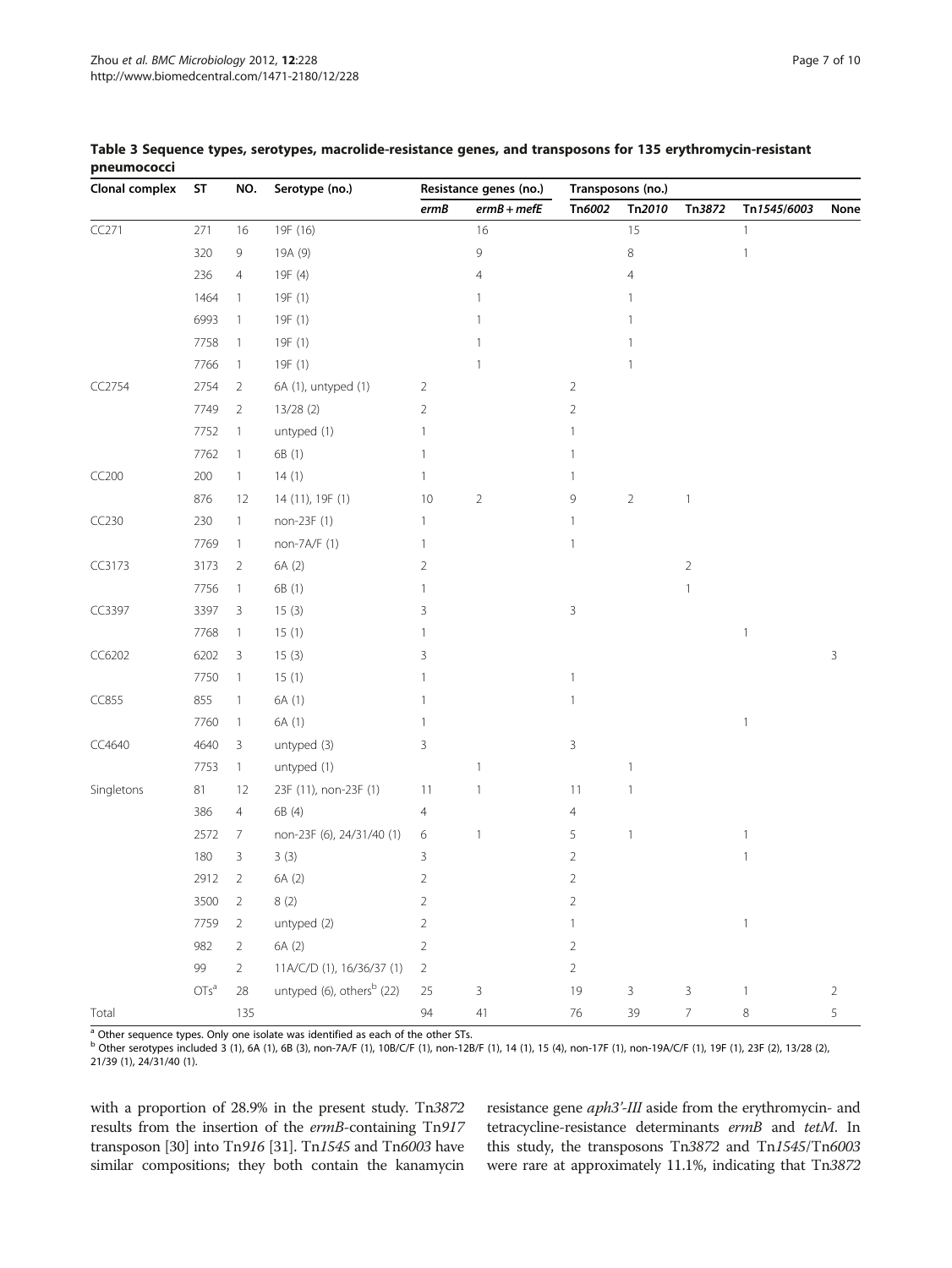and Tn1545/Tn6003 were not the main factors for erythromycin and tetracycline resistance in Beijing children. Moreover, we also found five pneumococcal isolates without transposon determinants that carried the ermB and tetM genes or only ermB gene. Further studies are necessary to verify if these five isolates contain unknown transposons.

Three conjugate vaccines, namely, PCV7, PCV10, and PCV13, were introduced to prevent pneumococcal infections in children. PCV13 included serotypes 1, 3, 5, 6A, 7F, and 19A plus the PCV7 serotypes 4, 6B, 9V, 14, 18C, 19F, and 23F. In this study, the serotypes 23F, 19F, 14, and 6B were common among S. pneumoniae from Beijing children younger than five years. This result was similar with the previous studies in China [[20,32,33\]](#page-8-0), but different from that of the other European countries, in which the serotypes 1, 3, 6A, 7F, and 19A were common among pneumococcal isolates [[34](#page-8-0)]. Since the introduction of PCV7, the incidence of pneumococcal disease because of PCV7-serotypes has significantly declined in many countries. However, several countries have reported an increased rate of pneumococcal disease in non-PCV7 serotypes. This phenomenon, termed 'replacement', is associated with specific pneumococcal serotypes or clones [[35](#page-8-0)]. In China, the PCV7-serotypes were more popular among children for two reasons: first, PCV7 has been on the market for only four years in China since 2008. Second, only about 1% of Chinese children use PCV7 for their routine pneumococcal immunization. We found that the PCV13 coverage of the erythromycin-resistant isolates was higher than that of PCV7 among all children younger than five years as well as the children aged 0 to 2 years because of the high rates of serotypes 3, 6A, and 19A. Moreover, the PCV7 coverage of children aged 2 to 5 years was also significant higher than that of children aged 0 to 2 years. All these results indicate that PCV13 controls the pneumococcal diseases caused by the erythromycinresistant isolates better than PCV7 for children, especially those younger than two years.

Maiden et al. [\[36\]](#page-8-0) introduced the MLST approach to monitor the epidemiology of bacteria based on multi locus enzyme electrophoresis. Enright and Spratt were the first to apply MLST for pneumococcal studies [\[14](#page-8-0)]. The MLST database enables the global sharing of data and helps in the exchange of data between different laboratories. Thus, it can be used to monitor the molecular epidemiology of S. pneumoniae worldwide. In the present study, the prevalent STs were ST271, ST81, ST876, and ST320. In Shanghai, ST236 and ST271 were the most common STs for S. pneumoniae [[37](#page-8-0)]. ST320, ST271, and ST876 were the prevalent types among the invasive pneumococcal isolates collected from 11 cities in China [\[38\]](#page-9-0). In Norway, the frequent STs were ST199, ST176, and ST36 among the isolates collected from the

children attending daycare centers [[39\]](#page-9-0). Several associations were found between STs, serotypes, and macrolideresistance genes in this study. The dominant STs of the serotype 19F, 14, 23F, and 6B isolates were ST271, ST876, ST81, and ST386, respectively. ST320 was more common in children aged 0 to 2 years than in other age groups and all were from the serotype 19A pneumococci. Notably, ST320 was found to be the predominant type among pneumococcal serotype 19A isolates from ten Asian countries [\[40\]](#page-9-0). This suggests that ST320 has an important function in pneumococcal diseases in children. The ST320 clone of serotype 19A is expected to be more prevalent worldwide because of the wide use of PCV7. A systematic study showed that Taiwan19F-14 was one of the two dominant clones for erythromycin-resistant isolates in Asian regions [[41\]](#page-9-0). Taiwan19F-14 (ST236), a multidrug-resistant pneumococcal molecular epidemiology network clone and one of the most main clones causing invasive pneumococcal diseases in Asian countries [[42\]](#page-9-0), was associated with seven STs in this study, ST236, ST271, ST320, ST1464, ST6993, ST7758, and ST7766. ST236 is a single locus variant of ST271 and a double locus variant of ST320. According to eBURST analysis, both ST271 and ST320 belong to CC271, which was the most common CC observed in this study. CC271 emerged in the United States after the introduction of PCV7, and expressed both the ermB and mef genes [\[41](#page-9-0)], as shown in the present study.

#### Conclusions

S. *pneumoniae* in children younger than five years in Beijing presented high and significant resistance rates to erythromycin and tetracycline. The ermB and tetM genes were the main factors for pneumococcal erythromycin and tetracycline resistance, respectively. Majority of the erythromycin-resistant isolates exhibited the  $\text{cMLS}_{\text{B}}$  phenotype and carries the ermB, tetM, xis, and int genes, which suggested the spread of the transposons of the Tn916 family. PCV13 provided higher serotype coverage in the childhood pneumococcal diseases caused by the erythromycin-resistant isolates better than PCV7. The incidence of erythromycin-resistant S. pneumoniae among children is continuously increasing; thus, further long-term studies of their molecular characteristics are necessary.

#### Authors' contributions

LZ and XM conducted the laboratory work, performed the analysis, wrote the draft, and are the co-first authors for the same contributions of this study. WG, KY, AS, and SY provided the bacterial isolates and laboratory supplies. YY planned the study. All authors read and approved the final manuscript.

#### Acknowledgements

The study was financially supported by the Construction of Platform for Research and Development Technology of Innovative Drugs, a grant from the Science and Technology Department of China (Grant No. 2011ZX09302) and the Beijing Guidance Teacher Technology Grant for Excellent Doctoral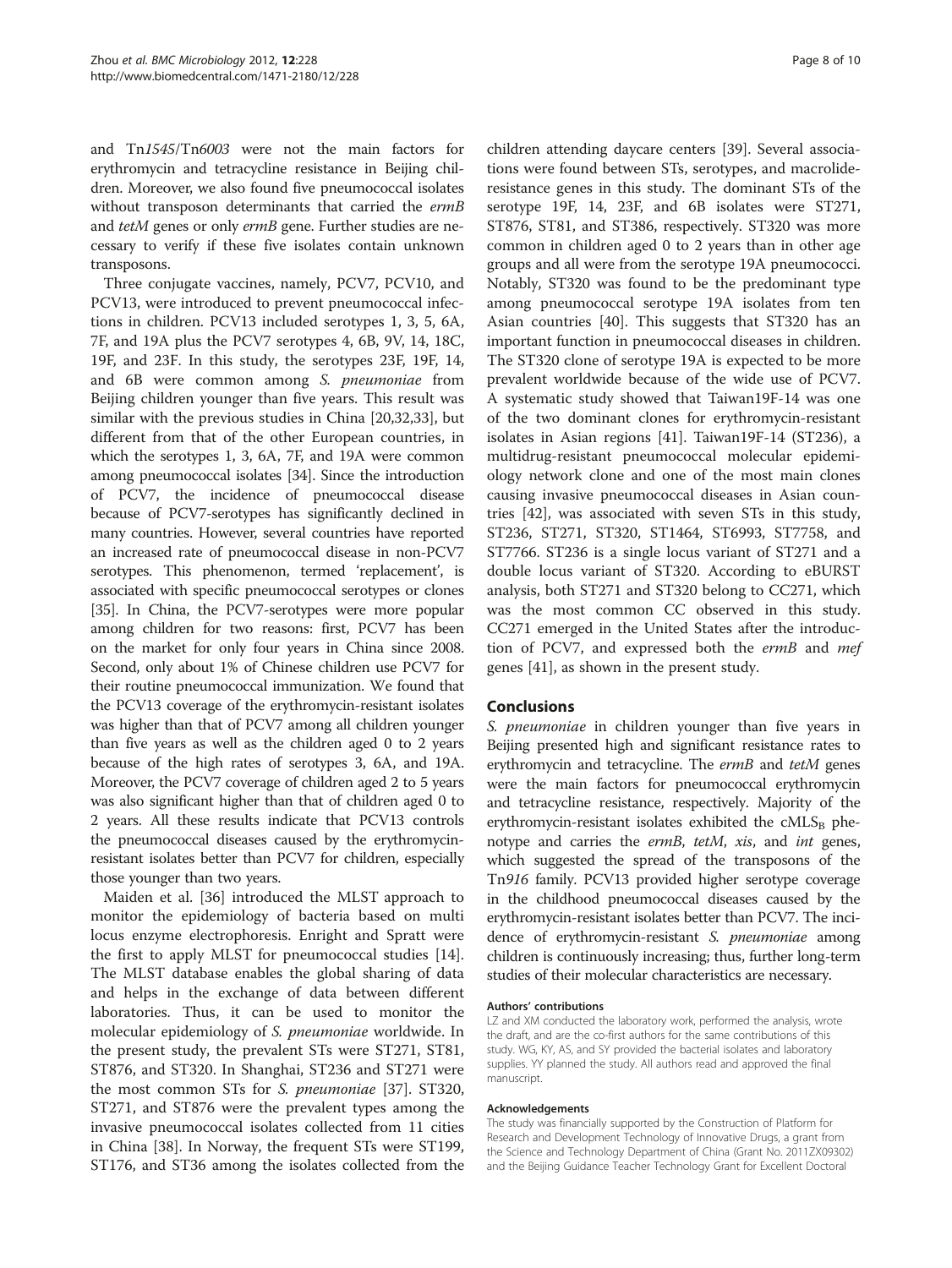<span id="page-8-0"></span>Thesis of 2009 for Tutor Yong-hong Yang from Capital Medical University (Grant No. PXM2010-014226-07-000060).

Received: 11 March 2012 Accepted: 3 October 2012 Published: 9 October 2012

#### References

- World Health Organization (WHO): Pneumococcal conjugate vaccine for childhood immunization--WHO position paper. Wkly Epidemiol Rec 2007, 82(12):93–104.
- Yu S, Yao K, Shen X, Zhang W, Liu X, Yang Y: Serogroup distribution and antimicrobial resistance of nasopharyngeal isolates of Streptococcus pneumoniae among Beijing children with upper respiratory infections (2000–2005). Eur J Clin Microbiol Infect Dis 2008, 27(8):649–655.
- 3. Widdowson CA, Klugman KP, Hanslo D: Identification of the tetracycline resistance gene, tet(O), in Streptococcus pneumoniae. Antimicrob Agents Chemother 1996, 40(12):2891–2893.
- Widdowson CA, Klugman KP: The molecular mechanisms of tetracycline resistance in the pneumococcus. Microb Drug Resist 1998, 4(1):79–84.
- 5. World Medical Association (WMA): WMA Declaration of Helsinki-Ethical Principles for Medical Research Involving Human Subjects. the 18th World Medical Association: Helsinki, Finland; 1964.
- 6. Clinical and Laboratory Standards Institute (CLSI): Performance Standards for antimicrobial susceptibility testing; Twentieth Informational Supplement. Wayne, PA: Clinical and Laboratory Standards Institute; 2010. M100–S20.
- 7. Sutcliffe J, Grebe T, Tait-Kamradt A, Wondrack L: Detection of erythromycin-resistant determinants by PCR. Antimicrob Agents Chemother 1996, 40(11):2562–2566.
- 8. Montanari MP, Mingoia M, Cochetti I, Varaldo PE: Phenotypes and genotypes of erythromycin-resistant pneumococci in Italy. J Clin Microbiol 2003, 41(1):428–431.
- Amezaga MR, Carter PE, Cash P, McKenzie H: Molecular epidemiology of erythromycin resistance in Streptococcus pneumoniae isolates from blood and noninvasive sites. J Clin Microbiol 2002, 40(9):3313-3318.
- 10. Doherty N, Trzcinski K, Pickerill P, Zawadzki P, Dowson CG: Genetic diversity of the tet(M) gene in tetracycline-resistant clonal lineages of Streptococcus pneumoniae. Antimicrob Agents Chemother 2000, 44(11):2979–2984.
- 11. Izdebski R, Sadowy E, Fiett J, Grzesiowski P, Gniadkowski M, Hryniewicz W: Clonal diversity and resistance mechanisms in tetracycline-nonsusceptible Streptococcus pneumoniae isolates in Poland. Antimicrob Agents Chemother 2007, 51(4):1155–1163.
- 12. Poyart C, Quesne G, Acar P, Berche P, Trieu-Cuot P: Characterization of the Tn916-like transposon Tn3872 in a strain of abiotrophia defectiva (Streptococcus defectivus) causing sequential episodes of endocarditis in a child. Antimicrob Agents Chemother 2000, 44(3):790–793.
- 13. Trzcinski K, Cooper BS, Hryniewicz W, Dowson CG: Expression of resistance to tetracyclines in strains of methicillin-resistant Staphylococcus aureus. J Antimicrob Chemother 2000, 45(6):763–770.
- 14. Enright MC, Spratt BG: A multilocus sequence typing scheme for Streptococcus pneumoniae: identification of clones associated with serious invasive disease. Microbiology 1998, 144(Pt 11):3049–3060.
- 15. Sorensen UB: Typing of pneumococci by using 12 pooled antisera. J Clin Microbiol 1993, 31(8):2097–2100.
- 16. Chen Y, Deng W, Wang SM, Mo QM, Jia H, Wang Q, Li SG, Li X, Yao BD, Liu CJ, et al: Burden of Pneumonia and Meningitis Caused by Streptococcus pneumoniae in China among Children under 5 Years of Age: A Systematic Literature Review. PLoS One 2011, 6(11):e27333.
- 17. Song JH, Jung SI, Ko KS, Kim NY, Son JS, Chang HH, Ki HK, Oh WS, Suh JY, Peck KR, et al: High prevalence of antimicrobial resistance among clinical Streptococcus pneumoniae isolates in Asia (an ANSORP study). Antimicrob Agents Chemother 2004, 48(6):2101–2107.
- 18. Song JH, Chang HH, Suh JY, Ko KS, Jung SI, Oh WS, Peck KR, Lee NY, Yang Y, Chongthaleong A, et al: Macrolide resistance and genotypic characterization of Streptococcus pneumoniae in Asian countries: a study of the Asian Network for Surveillance of Resistant Pathogens (ANSORP). J Antimicrob Chemother 2004, 53(3):457–463.
- 19. Lee NY, Song JH, Kim S, Peck KR, Ahn KM, Lee SI, Yang Y, Li J, Chongthaleong A, Tiengrim S, et al: Carriage of antibiotic-resistant pneumococci among Asian children: a multinational surveillance by the

Asian Network for Surveillance of Resistant Pathogens (ANSORP). Clin Infect Dis 2001, 32(10):1463–1469.

- 20. Zhao GM, Black S, Shinefield H, Wang CQ, Zhang YH, Lin YZ, Lu JL, Guo YF, Jiang QW: Serotype distribution and antimicrobial resistance patterns in Streptococcus pneumoniae isolates from hospitalized pediatric patients with respiratory infections in Shanghai, China. Pediatr Infect Dis J 2003, 22(8):739–742.
- 21. Chen J, Liu L, Wang G, Chen Y, Luo Z, Huang Y, Fu Z, Yang Y, Liu E: Correlation between usage of macrolide antibiotic and resistance of Streptococcus pneumoniae clinic isolates from Chongqing children's hospital. Pediatr Pulmonol 2009, 44(9):917–921.
- 22. Reinert RR, Ringelstein A, van der Linden M, Cil MY, Al-Lahham A, Schmitz FJ: Molecular epidemiology of macrolide-resistant Streptococcus pneumoniae isolates in Europe. J Clin Microbiol 2005, 43(3):1294–1300.
- 23. Shen X, Lu Q, Ye Q, Zhang G, Yu S, Zhang H, Deng Q, Yang Y: Prevalence of antimicrobial resistance of Streptococcus pneumoniae in Chinese children: four hospitals surveillance. Chin Med J (Engl) 2003, 116(9):1304–1307.
- 24. Wang M, Zhang Y, Zhu D, Wang F: Prevalence and phenotypes of erythromycin-resistant Streptococcus pneumoniae in Shanghai, China. Diagn Microbiol Infect Dis 2001, 39(3):187–189.
- 25. Powis J, McGeer A, Green K, Vanderkooi O, Weiss K, Zhanel G, Mazzulli T, Kuhn M, Church D, Davidson R, et al: In vitro antimicrobial susceptibilities of Streptococcus pneumoniae clinical isolates obtained in Canada in 2002. Antimicrob Agents Chemother 2004, 48(9):3305–3311.
- 26. Xu X, Cai L, Xiao M, Kong F, Oftadeh S, Zhou F, Gilbert GL: Distribution of serotypes, genotypes, and resistance determinants among macrolide-resistant Streptococcus pneumoniae isolates. Antimicrob Agents Chemother 2010, 54(3):1152-1159.
- 27. Shen X, Yang H, Yu S, Yao K, Wang Y, Yuan L, Yang Y: Macrolide-resistance mechanisms in Streptococcus pneumoniae isolates from Chinese children in association with genes of tetM and integrase of conjugative transposons 1545. Microb Drug Resist 2008, 14(2):155–161.
- 28. Brenciani A, Bacciaglia A, Vecchi M, Vitali LA, Varaldo PE, Giovanetti E: Genetic elements carrying erm(B) in Streptococcus pyogenes and association with tet(M) tetracycline resistance gene. Antimicrob Agents Chemother 2007, 51(4):1209–1216.
- 29. Cochetti I, Tili E, Vecchi M, Manzin A, Mingoia M, Varaldo PE, Montanari MP: New Tn916-related elements causing erm(B)-mediated erythromycin resistance in tetracycline-susceptible pneumococci. J Antimicrob Chemother 2007, 60(1):127–131.
- 30. Tomich PK, An FY, Clewell DB: Properties of erythromycin-inducible transposon Tn917 in Streptococcus faecalis. J Bacteriol 1980, 141(3):1366–1374.
- 31. McDougal LK, Tenover FC, Lee LN, Rasheed JK, Patterson JE, Jorgensen JH, LeBlanc DJ: Detection of Tn917-like sequences within a Tn916-like conjugative transposon (Tn3872) in erythromycin-resistant isolates of Streptococcus pneumoniae. Antimicrob Agents Chemother 1998, 42(9):2312–2318.
- 32. Yao K, Shen X, Yul S, Lu Q, Deng L, Ye Q, Zhang H, Deng Q, Hu Y, Yang Y: Antimicrobial resistance and serotypes of nasopharyngeal strains of Streptococcus pneumoniae in Chinese children with acute respiratory infections. J Int Med Res 2007, 35(2):253–267.
- 33. Yao KH, Wang LB, Zhao GM, Zheng YJ, Deng L, Huang JF, Wang JX, Zhao RZ, Deng QL, Hu YH, et al: Pneumococcal serotype distribution and antimicrobial resistance in Chinese children hospitalized for pneumonia. Vaccine 2011, 29(12):2296–2301.
- 34. Isaacman DJ, McIntosh ED, Reinert RR: Burden of invasive pneumococcal disease and serotype distribution among Streptococcus pneumoniae isolates in young children in Europe: impact of the 7-valent pneumococcal conjugate vaccine and considerations for future conjugate vaccines. Int J Infect Dis 2010, 14(3):e197–e209.
- 35. Reinert RR: The antimicrobial resistance profile of Streptococcus pneumoniae. Clin Microbiol Infect 2009, 15(Suppl 3):7–11.
- 36. Maiden MC, Bygraves JA, Feil E, Morelli G, Russell JE, Urwin R, Zhang Q, Zhou J, Zurth K, Caugant DA, et al: Multilocus sequence typing: a portable approach to the identification of clones within populations of pathogenic microorganisms. Proc Natl Acad Sci U S A 1998, 95(6):3140–3145.
- 37. Yang F, Xu XG, Yang MJ, Zhang YY, Klugman KP, McGee L: Antimicrobial susceptibility and molecular epidemiology of Streptococcus pneumoniae isolated from Shanghai, China. Int J Antimicrob Agents 2008, 32(5):386–391.